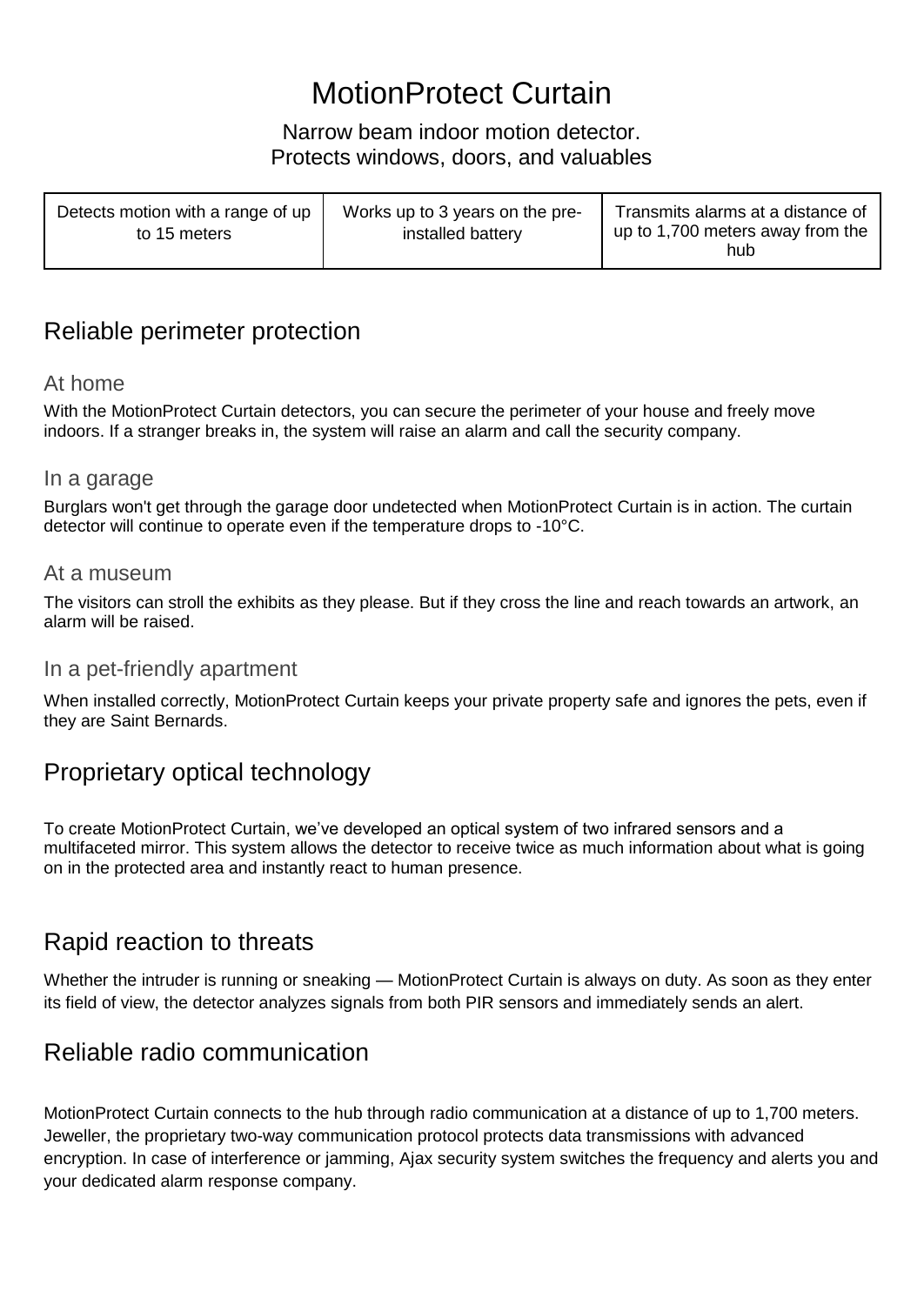# Set up in 2 minutes

MotionProtect Curtain connects to the security system via Ajax app: scan the QR code, add the detector to the room, and proceed to installation.

- QR code for simple connection
- SmartBracket mount for quick set up
- Mobile application for configuring and testing

## Technical specifications

| Classification                  | Radio-interlinked photoelectric security detector                                                                                                                                                                                                                                                                |
|---------------------------------|------------------------------------------------------------------------------------------------------------------------------------------------------------------------------------------------------------------------------------------------------------------------------------------------------------------|
| Type of detector                | Wireless                                                                                                                                                                                                                                                                                                         |
| Installation                    | Indoors only                                                                                                                                                                                                                                                                                                     |
| Compatibility                   | Operates with all Ajax hubs, and range extenders                                                                                                                                                                                                                                                                 |
| Sensing element                 | Two PIR sensors                                                                                                                                                                                                                                                                                                  |
| Alarm signal delivery time      | 0.15 seconds                                                                                                                                                                                                                                                                                                     |
| Motion detection distance       | Up to 15 m                                                                                                                                                                                                                                                                                                       |
| Detection angles                | Horizontally-6°<br>Vertically-90°                                                                                                                                                                                                                                                                                |
| Sensitivity                     | Adjustable, 3 levels                                                                                                                                                                                                                                                                                             |
| Recommended installation height | 2.4 meters                                                                                                                                                                                                                                                                                                       |
| Power supply                    | Battery: CR123A<br>Power supply voltage 3 V<br>Battery life: up to 3 years                                                                                                                                                                                                                                       |
| Jeweller radio technology       | Communication range with detectors — up to 1,700<br>m in an open space<br>Two-way communication between devices<br>Operating frequencies - 868.0-868.6 MHz<br>Self-adjusting RF output power - up to 20 mW<br>Block encryption based on AES algorithm<br>Detector polling period - 12-300 s<br>Frequency hopping |
| Temperature sensor              | Available                                                                                                                                                                                                                                                                                                        |